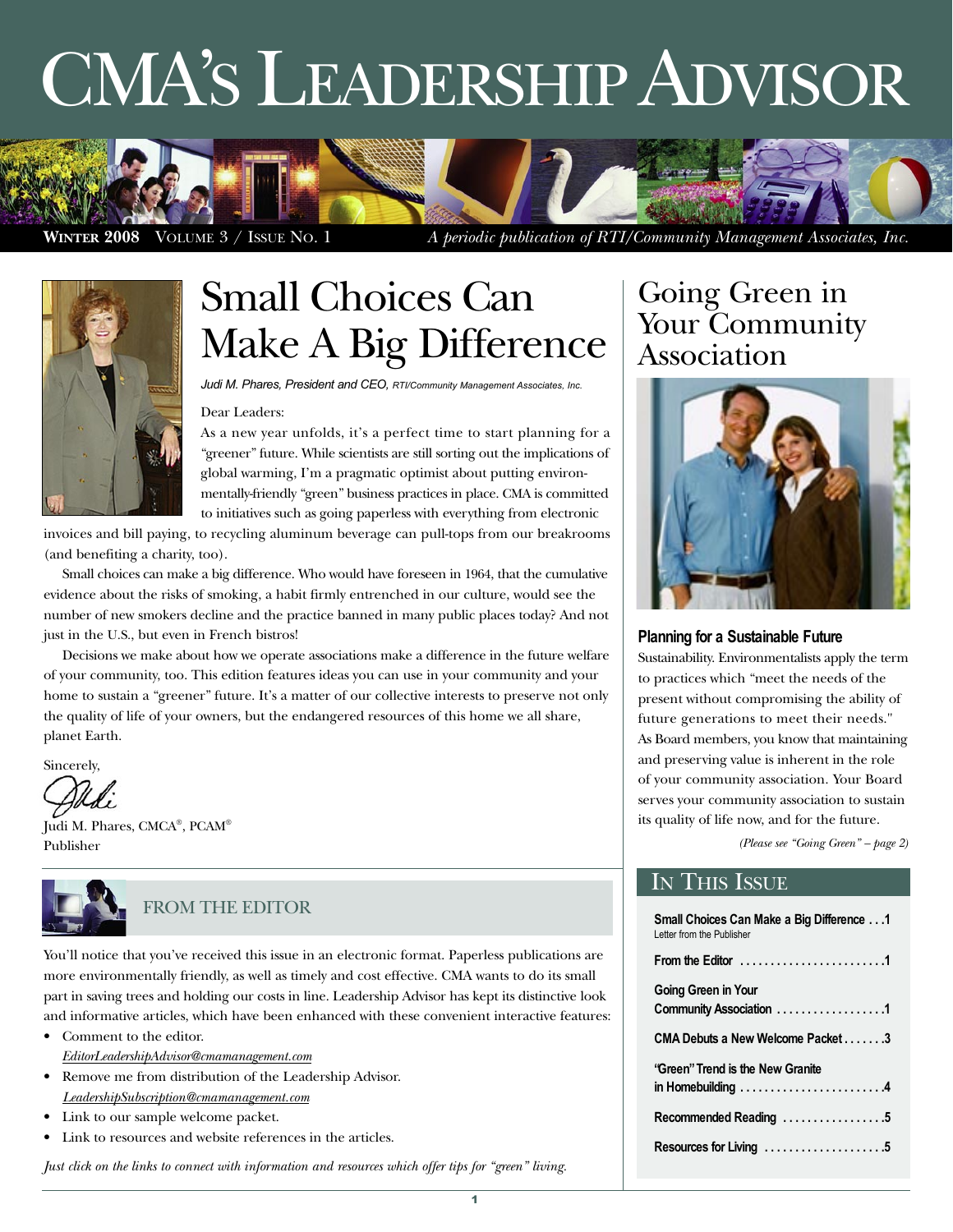

Membership in such a community tacitly acknowledges our understanding that our behaviors and choices affect others, as theirs do us. These impacts increase exponentially on a global scale. The average American is responsible for about 20 tons of carbon dioxide emissions each year, a far greater per capita number than that of any other industrialized country. Home energy use and transportation represent approximately 40% of all U.S. emissions.

Green living is about change, and a great part of it involves changing the way human beings produce and use energy. Like making withdrawals instead of deposits to our bank account, we deplete finite resources until we run out of cash or change our behavior. Put in terms of what your association can do, it involves simple measures like changing light bulbs, reducing the amount of paper we use and making more energy-efficient choices.

#### **Energy Efficiency Hits Home**

Energy efficiency means getting the most benefit for your energy dollar. For example,

older heating and air conditioning systems don't perform as efficiently as newer systems. Today's best air conditioners use 30 percent to 50 percent less energy to produce the same amount of cooling as air conditioners made in the mid 1970s. Even if your air conditioner is only 10 years old, you may save 20 percent to 40 percent of your cooling energy costs by replacing it with a newer, more efficient model.

The efficiency ratings of energy-impacting assets -- appliances, HVAC, insulation, windows and doors, hot water heaters, etc. – are significant criteria when planning for maintenance and replacement for common area facilities. Often, the higher initial cost of an energy-efficient model will be repaid several times during its life span.

Lacking new construction options, many associations and owners focus on renovations, retrofits and upgrading equipment to optimize energy efficiency. Architectural Review Committees face difficult choices when owners wish to make upgrades which change exterior features, such as windows and roofs, that alter the appearance of the community.

*(Please see "Going Green" – page 3)*

# **A Lightbulb<br>with a Twist**

When planning maintenance and replacement **of lighting in common areas, your association should evaluate the benefits of switching to these energy-efficient green alternatives.** 

A quirky looking twist of frosted glass is revolutionizing home lighting. A **compact fluorescent lamp (CFL)** is designed to replace an incandescent lamp and can fit in the existing light fixtures formerly used for incandescents. Compact fluorescent bulbs use 75-80 percent less electricity to make the same amount of light, last up to 10 times as long and give off 70% less heat. While these bulbs are not a replacement for traditional overhead fluorescents, don't overlook the potential to change out lights in closets, powder rooms, and storage areas. Fluorescent bulbs contain mercury and should be recycled or disposed of properly. Overall they contribute less mercury than regular incandescent bulbs because they use less electricity. Coal-fired power plants are the biggest sources of mercury emissions in the air.

Another innovative lighting trend is HID lights for outdoor spotlights and floodlights. High Intensity Discharge (HID) lights help protect the environment and offer additional benefits to associations. Popularized by their use as ultra bright headlights integrated into luxury automobiles, they consume less than 50% of the energy of the common light bulb. Halogen bulbs, once thought to be more efficient for security and landscape lighting, are replaced and discarded every few months. HID lights often last several thousand more hours than comparably specified halogen lights. This dramatically reduces the landfill impact, since most HID lights last decades.



Compact fluorescent bulbs use 75-80 percent less electricity to make the same amount of light, last up to 10 times as long and give off 70% less heat.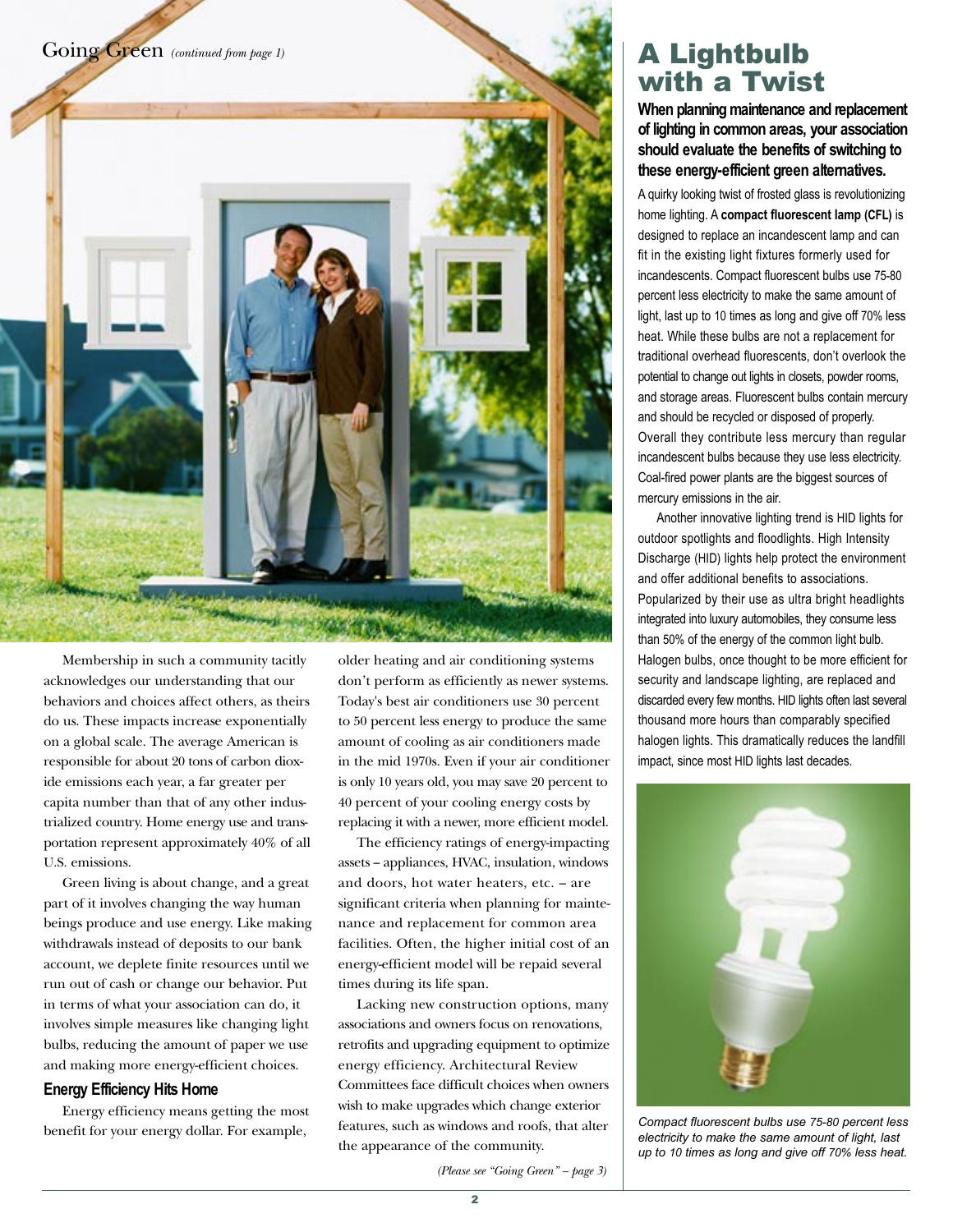# **Green Living<br>in Action**

#### **Green living changes the choices you make about how your association operates. Here are ten ways your association can "go green."**

- 1. Install sprinkler system rain sensors for rainy weather.
- 2. Specify recycled mulch for landscape use in common areas.
- 3. Upgrade heating and cooling of clubhouses (when it's time to replace or repair units).
- 4. Schedule regular maintenance for air conditioning and heating units, changing-filters and checking for insulation leaks.
- 5. Install programmable thermostats indoors and motion detector controls for outdoor lighting.
- 6. Conserve resources by reducing runoff and capturing rainwater, reusing gray water for landscaping and planting drought-tolerant native plants.
- 7. Reduce the use of chemicals, such as pesticides and fertilizers in landscaping. Choose organic alternatives.
- 8. Reduce mailings of newsletters and directories by switching to e-mail and websites.
- 9. Tune up with an energy audit. Your Board may wish to hire a professional to perform an audit of your common areas. Audits help you identify leaks in ductwork and other sources of wasted energy in association buildings, which can be addressed as a part of scheduled maintenance or replacement.
- 10. Encourage owners to pay assessments online. CMA offers options for owners to pay their assessments online by credit card and by direct bank debit. The bank debit (ACH) form can be downloaded from the CMA Customer Service Website by visiting [www.cmamanagement.com.](http://www.cmacustomerservice.com/) The completed form must be received at the address indicated on the ACH form at least 15 days prior to payment due date. Owners may access online payment by credit card through the [CMA homepage.](http://www.cmamanagement.com)

#### **A Choice Between Green and Aesthetic?**

Many Boards and Architectural Review Committees are turning thumbs-down to solar panels, solar window screens and storm doors, as they wrestle with how to balance the desires of some owners against their CC&Rs. Communities may encourage homeowners to caulk and insulate existing windows as an incremental step. The challenge comes from satisfying the sometimes conflicting interests of preserving aesthetic appeal (and the value of homes and the community), while maintaining community goodwill and helping owners find acceptable "green" solutions.

Your ARC can take a proactive approach by researching options and recommending acceptable revisions to the architectural guidelines. Likewise, advance planning can position the association as a helpful resource, providing information to owners about products which conform to the community's architectural guidelines. For example, an owner wishing to upgrade to energy efficient windows could request information about acceptable styles and models from the ARC.

Your Board can set up an ad hoc committee to work with your manager to identify vendors who will supply the required documentation for ARC requests and install acceptable upgrades. Also, you can communicate the information to owners in newsletters, websites, welcome packets, and with ARC forms. An appropriate disclaimer from the Board assures that information you supply to owners is not an endorsement, guarantee or obligation to an exclusive vendor, or a means to bypass the ARC approval process.

By serving as proactive facilitators, Boards and ARCs may prevent potential frustration for owners, as well as head off violations of architectural review procedures. Your thoughtful planning can help owners adapt in the future by choosing aesthetic, energyefficient options, which conform to your community's standards. In addition, the marketplace often steps up to meet the demand, responding with attractive and affordable solutions which will satisfy both the CC&Rs and enthusiastic renovators.

#### **Involving Your Community**

Community involvement is a great strategy to multiply the impact of small changes and raise awareness of environment-friendly alternatives. Partners to help you as a Board member and as a consumer are as close as the neighborhood school, your city waste management department and maybe even your child or grandchild. (They taught you about the Internet, didn't they? They're way ahead of us in "getting it.")

Why not establish an association committee to investigate opportunities to partner on "green" initiatives with volunteers, schools and city programs? Schools have taken the lead on recycling through paper drives. Many cities offer recycling of chemicals, as well as discarded computer and electronic equipment. Help owners satisfy their urge to purge garages and closets by sponsoring a recycling roundup for your association in conjunction with your city or school's recycling schedule.

Some communities have adopted programs, such as "4 for the Planet" to encourage owners to simply replace their four most-used 100-watt incandescent bulbs with four comparable 23-watt compact fluorescent bulbs to save \$108 over three years. If all U.S. households did this, the country would save as much energy as is produced by 30 power plants annually. Online resources such as [www.LighbulbsAmerica.com](http://www.lightbulbsamerica.com/) can support groups in promoting a community fund-raising campaign.

We invite you to join with us and accept the challenge to anticipate and facilitate creative choices for "green" solutions. Your decisions and actions will lay the groundwork for a sustainable future which protects your community and the environment.

Have you seen CMA's newly revised welcome packet for new owners? This bound print booklet is mailed to new owners as a convenient reference full of helpful information about the community and services provided by CMA. [Click here](http://www.cmamanagement.com/hoa/assn12223/documents/WelcomePacket%2001-28-08.pdf) to preview a sample of the packet. Your association manager can tell you more about customizing the attractive, informative new templates for your community.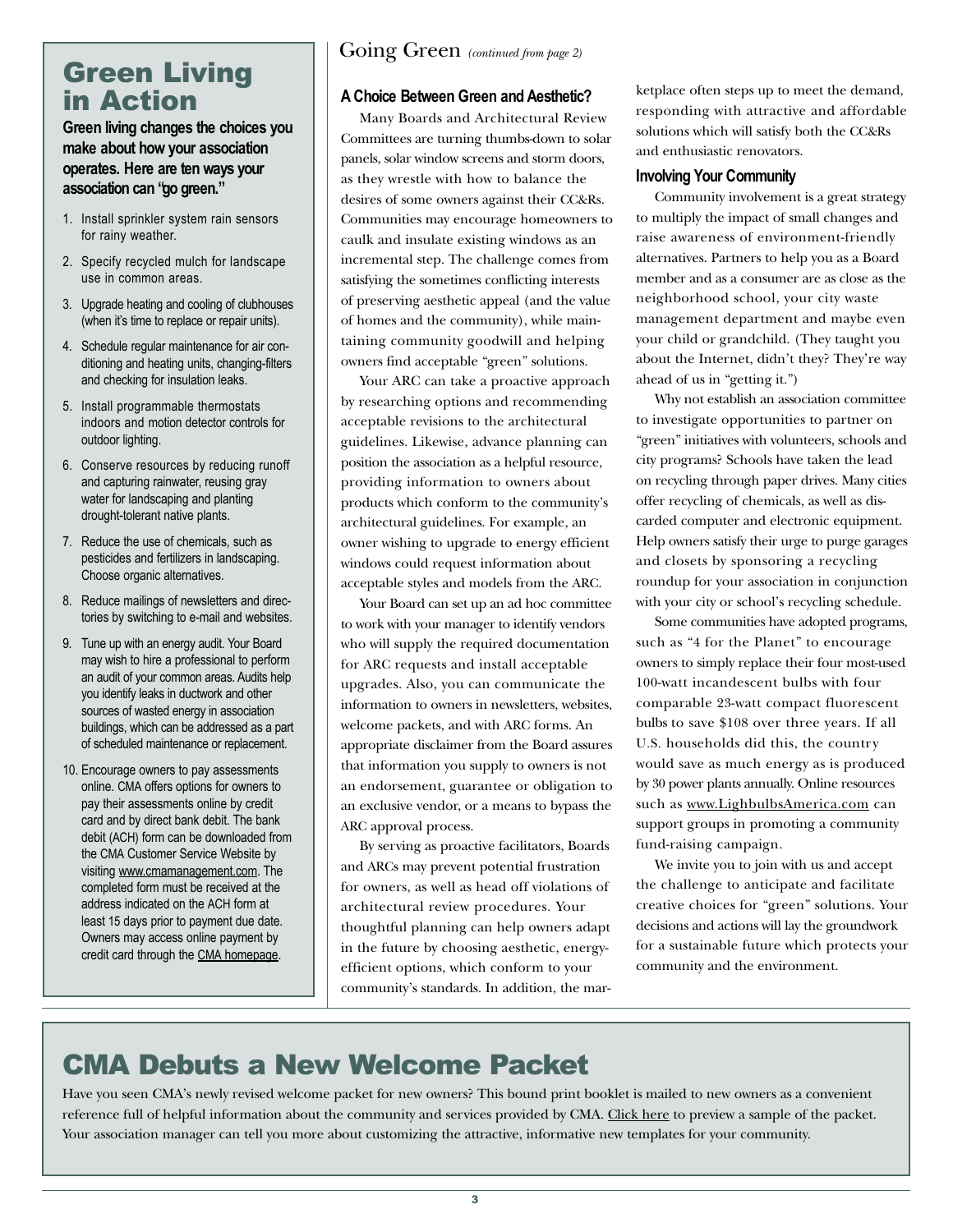

## "Green" Trend is the New Granite in Homebuilding *Photos courtesy of Wilbow Corporation*.

What do new home buyers seek in their ideal homes? The trend points to greater interest in "sustainability" as builders are fitting out homes with Energy Star-rated appliances, HVAC, hot water heaters, windows and other energy efficient design options. Technology is the draw for many of these buyers, plus the appeal of reduced operating costs over the long term.

Wilbow Corporation is a residential developer that has established itself in the growing "green" market. The twenty year old company is developing Greenspoint, a recreation-themed, "green" community in Prosper. Greenspoint was designed by TBG Planners and Landscape Architects, which have won numerous design awards for their work. The community's CC&R's comprise a comprehensive set of building guidelines for green building, landscaping, and sustainable site development in general.

"Working with landscape architects instead of civil engineers allows us to consider the site's natural characteristics into the design," said Chas Fitzgerald, President of U.S. Operations for Wilbow. "It is a different approach, with an end view to enhance a site rather than change it. For example, storm water systems can sometimes be minimized and the best features of a site preserved and incorporated into the design of the neighborhood."



Greenspoint, a recreation-themed, "green" community in Prosper, incorporates features such as natural systems for handling storm water so that runoff is purifed before it drains into the lake.

Lots in this community typically orient north-south for the most favorable solar orientation and to avoid large amounts of windows facing the harsh west sun. The company strives to use drought-tolerant native plantings in their landscape. When trees must be removed for development, they are mulched and reused on site to protect the remaining trees.



"The environment benefits when we replicate natural systems in handling storm water or plant choices," says Fitzgerald. "Often we can trap post-development storm water and treat it before releasing it into public storm pipe systems. Rainwater gardens can be an amenity in a common area, providing seasonal interest and wildlife habitat. Our CC&R's typically require that our common areas are fertilized with organic-type fertilizers to minimize polluting runoff. These restrictions can also extend to homeowners in the care of their lawns."

Wilbow works with builders who conform to Energy-Star, Green Built North Texas, or the highest nationally recognized level of LEED (Leadership in Energy and Environmental Design). Owners benefit from reduced energy costs, improved indoor air quality, cleaner and tighter built homes, and longer term, a better investment.

Irrigating landscapes with reclaimed water is an environment-friendly alternative and reduces the costs of watering.